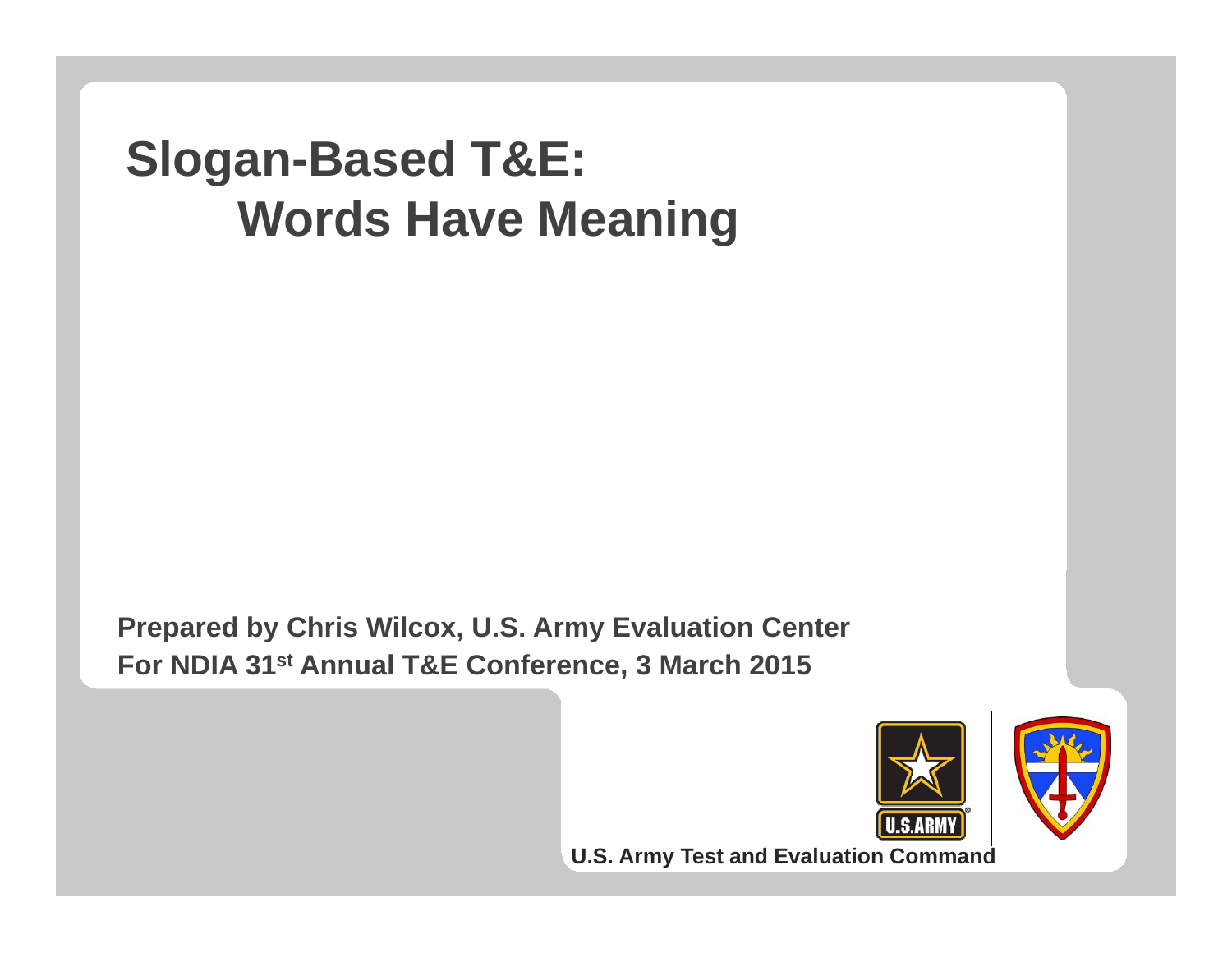

## **Agenda**

Purpose of T&E Defined **Definitions** 

- -**Capability**
- -System Performance
- Evaluation Measures
- -Capability to Performance

**Framework** 

- -Linkages
- -Example

#### Framework Benefitsthe contract of the contract of the contract of the contract of the contract of the contract of the contract of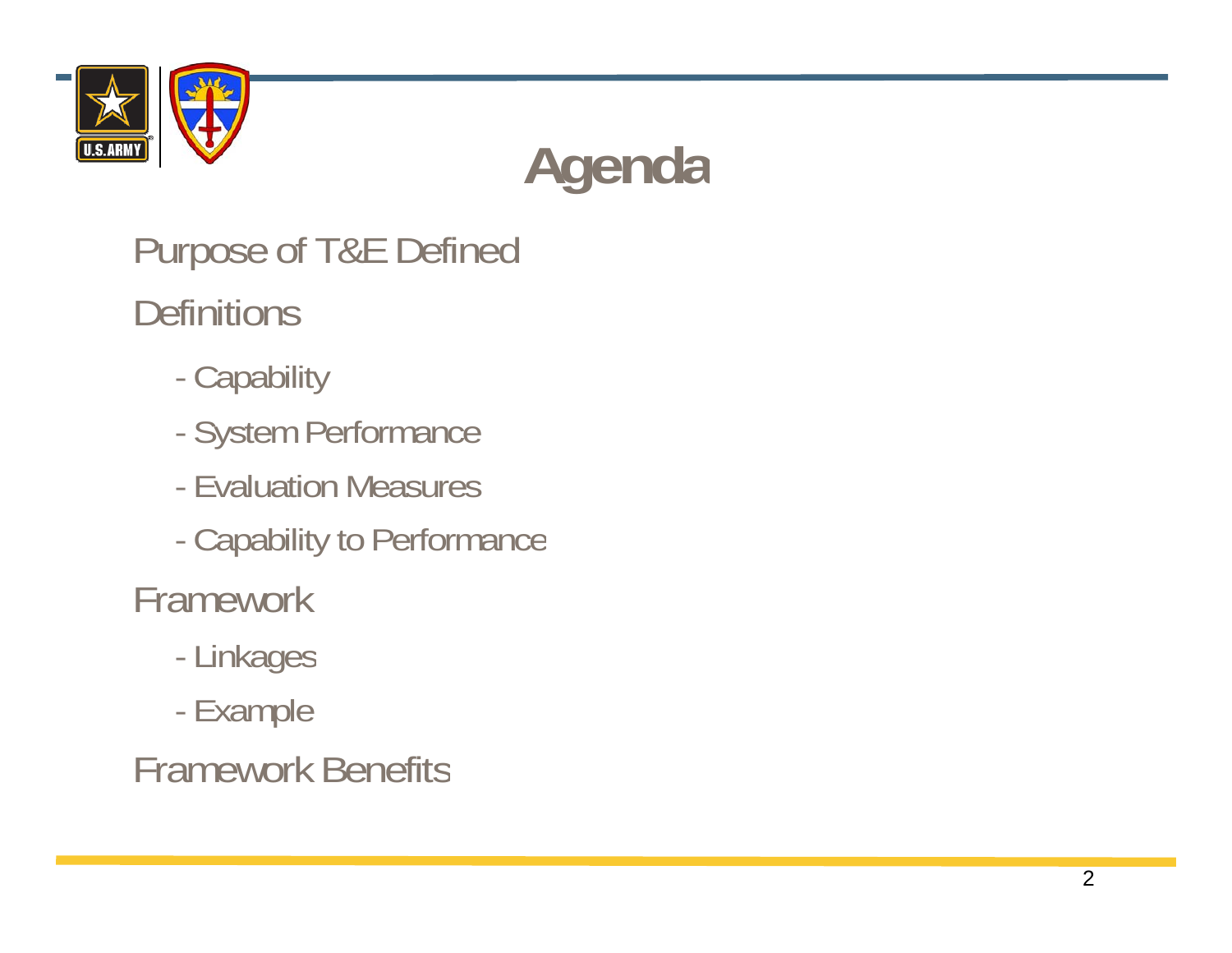

### **Purpose of T&E**

Fundamental Principals guiding all T&E1:

"All testing and evaluation programs should experiment to learn and  $\bf{u}$  nderstand the  $\bf{strengths}$  and  $\bf{weaknesses}$  of a  $\bf{system}$  and its components, **and the effect on operational capabilities and limitations**."

### Reporting of OT&E Results<sup>2</sup>:

"The primary purpose of initial OT&E is contained in the first clause quoted above: to **determine operational effectiveness and suitability**. … The second purpose of OT&E stated in 5000.02 is more closely linked to the development and acquisition process, which is 'to determine if **thresholds in the approved CPD** and critical operational issues have been satisfied.'"

**System Strengths and Weaknesses: CPD Thresholds**



**Operational Capabilities & Limitations: Operational Effectiveness & Suitability**

1. Office of the Under Sectary of Defense (AT&L), Section 231 Report, Jun 07. 2. DOT&E Memo, Reporting of OT&E Results, 6 Jan 10.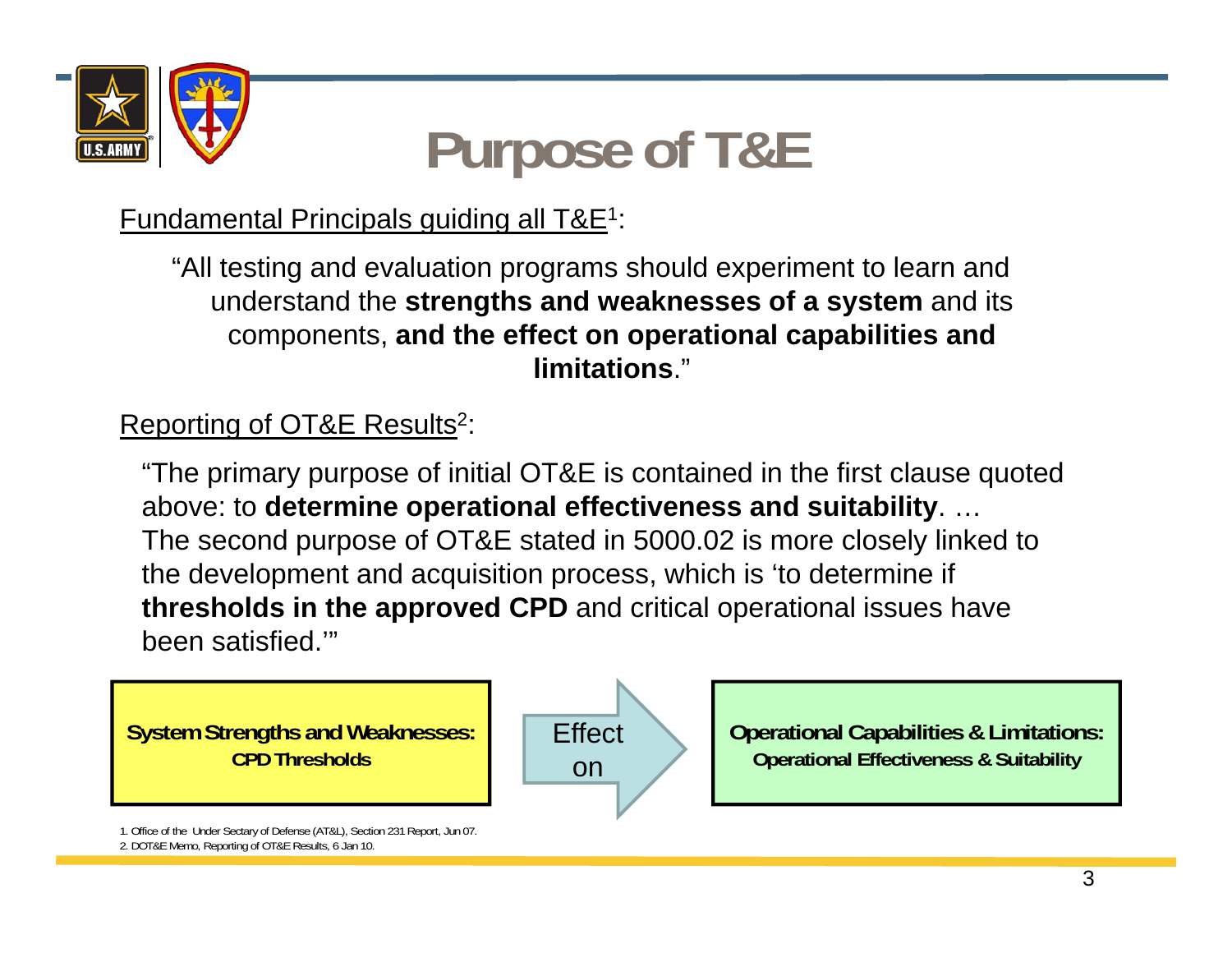

### **Definitions - Cap y ability**

Capability<sup>3</sup>

"The ability to complete a **task** or execute a **course of action**  under specified **conditions** and **level of performance** ."

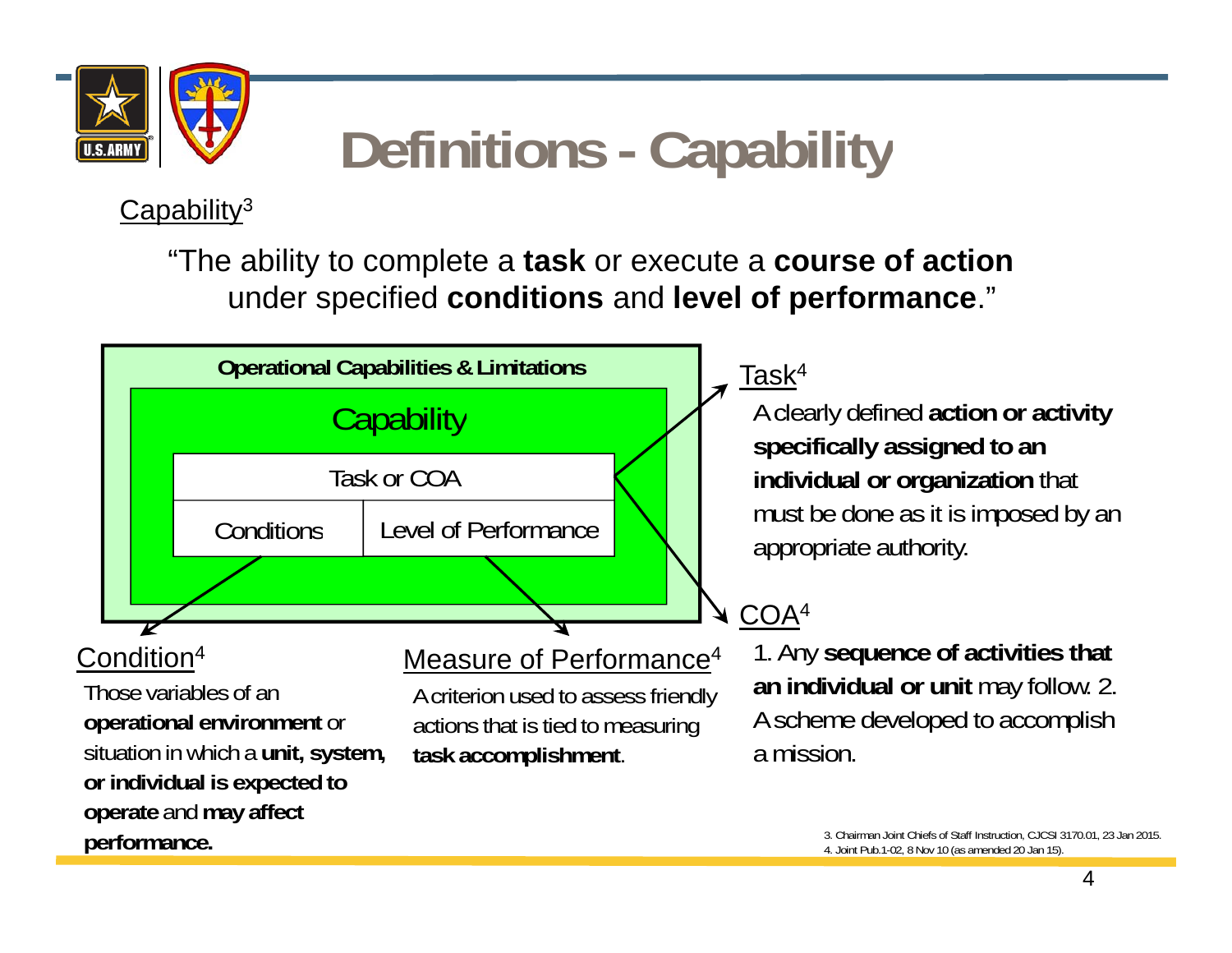

# **Definitions – System Performance**

### System Performance<sup>5</sup>

"Those **operational and support characteristics of the system** that allow it to effectively and efficiently perform its assigned mission over time. The support characteristics of the system include both supportability aspects of the design and the support elements necessary for system operation.

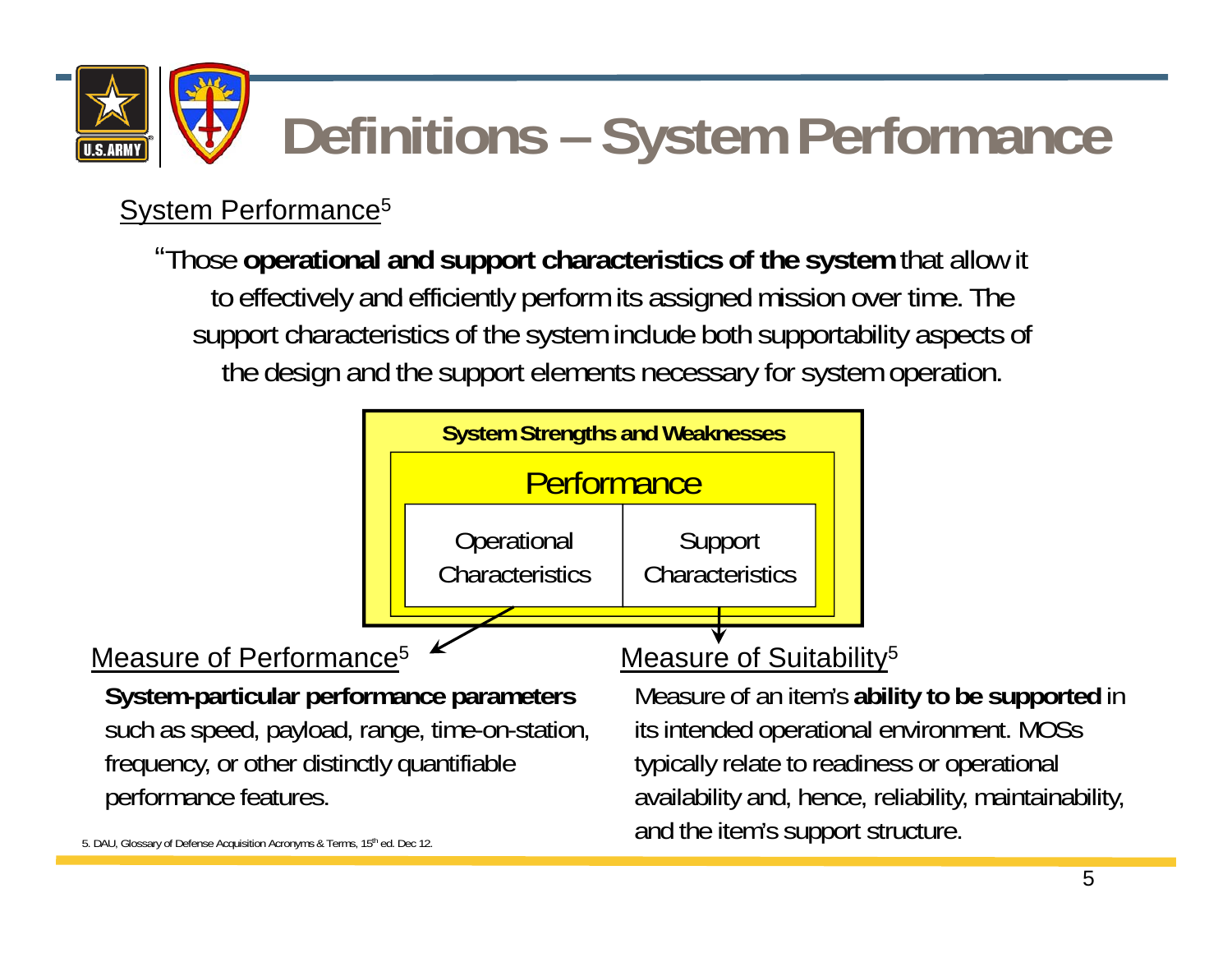

### **Definitions – Evaluation Measures**

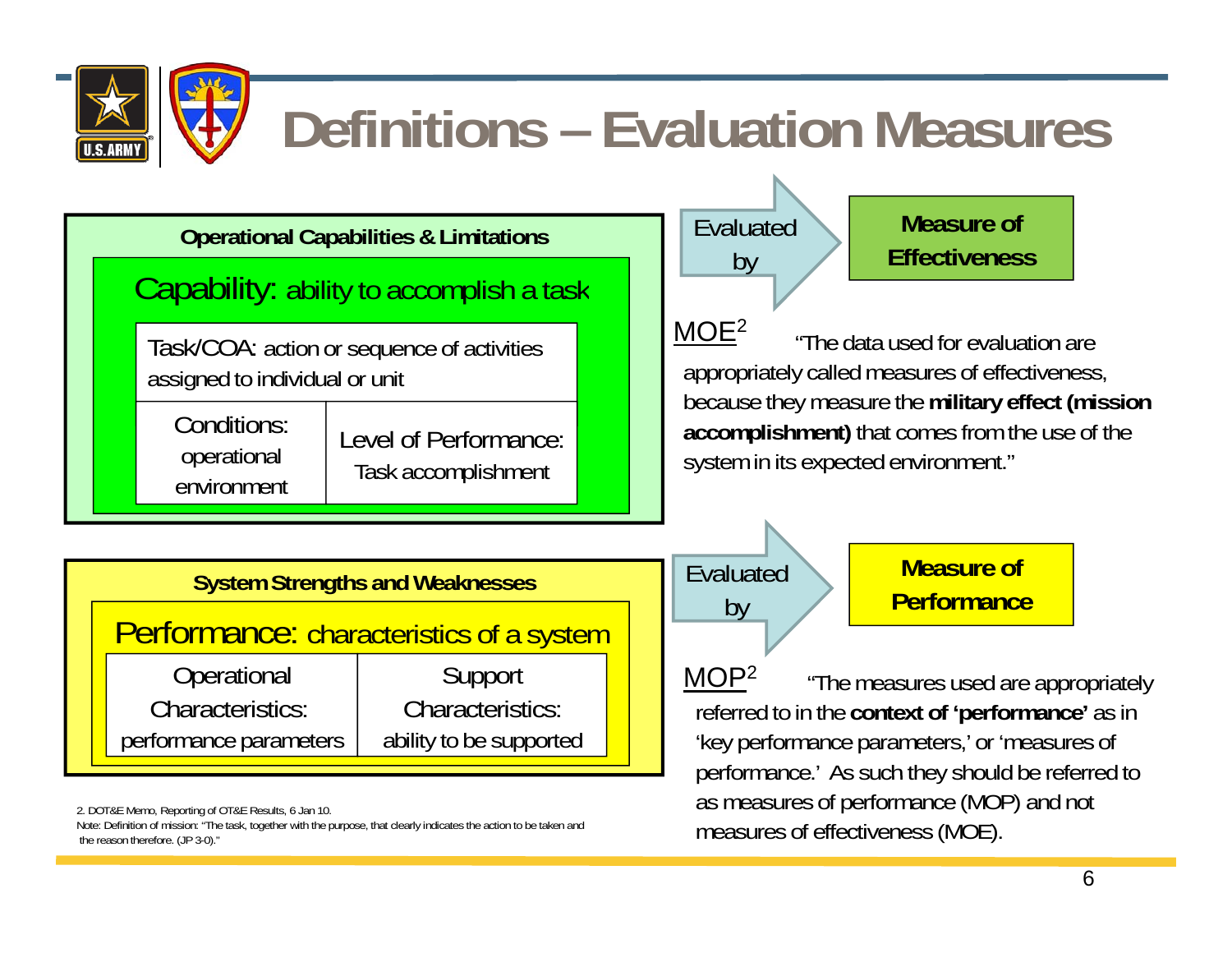

### **Definitions – Capability to Performance**



6. MIL-STD-499A, Engineering Management, 1 May 1974, now cancelled.

performance parameters  $\parallel$  ability to be supported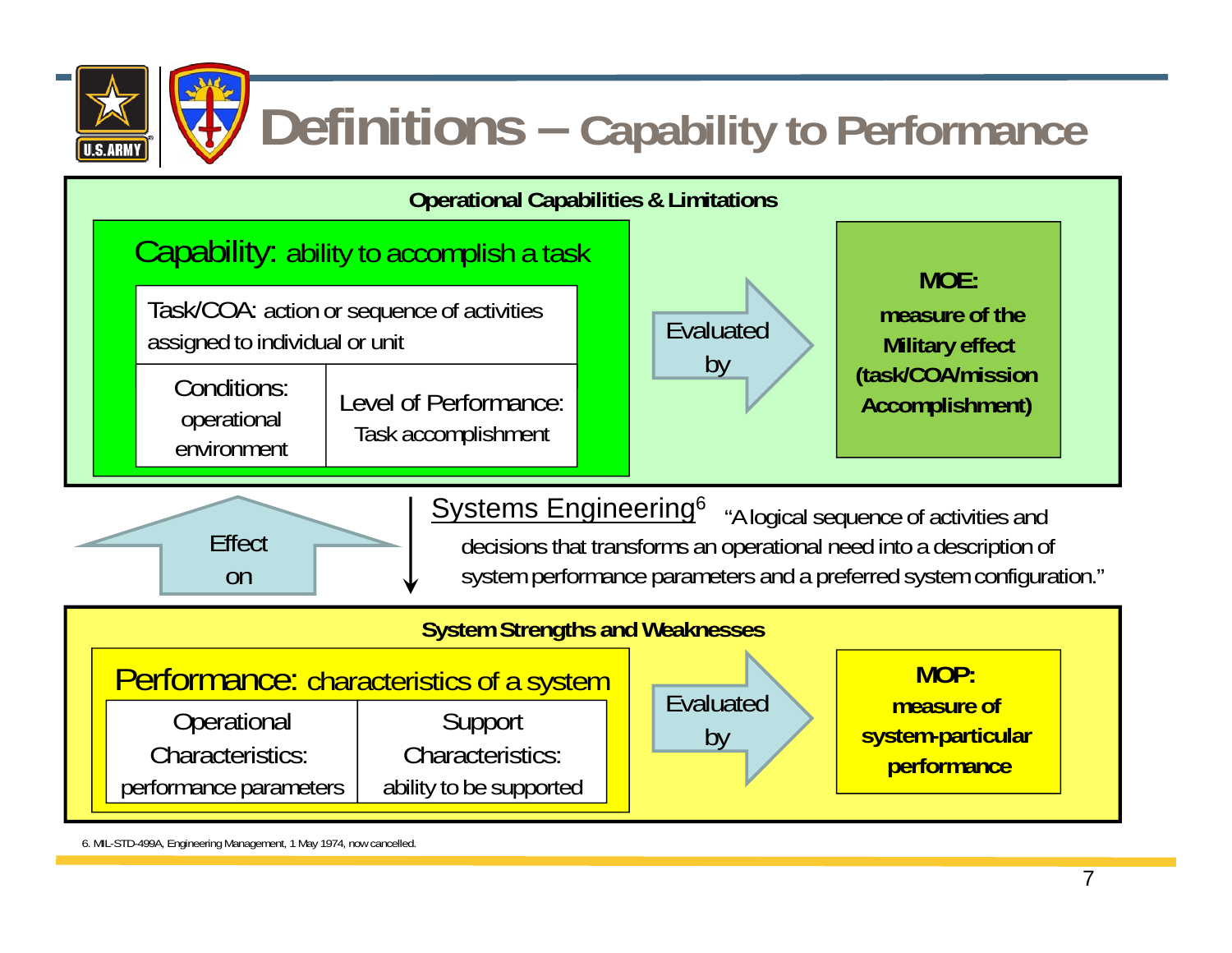

 $\checkmark$ 

 $\checkmark$ 

## **Framework - Linkages**

OPERATIONAL CAPABILITES AND LIMITATIONS



Fundamental Principals guiding all T&E:

 $\checkmark$  " …**strengths and weaknesses of <sup>a</sup> system** …**and the effect on operational capabilities and limitations**."

Reporting of OT&E Results:

- " **determine operational effectiveness and suitability** "… …
- "…**determine thresholds in the approved CPD**…"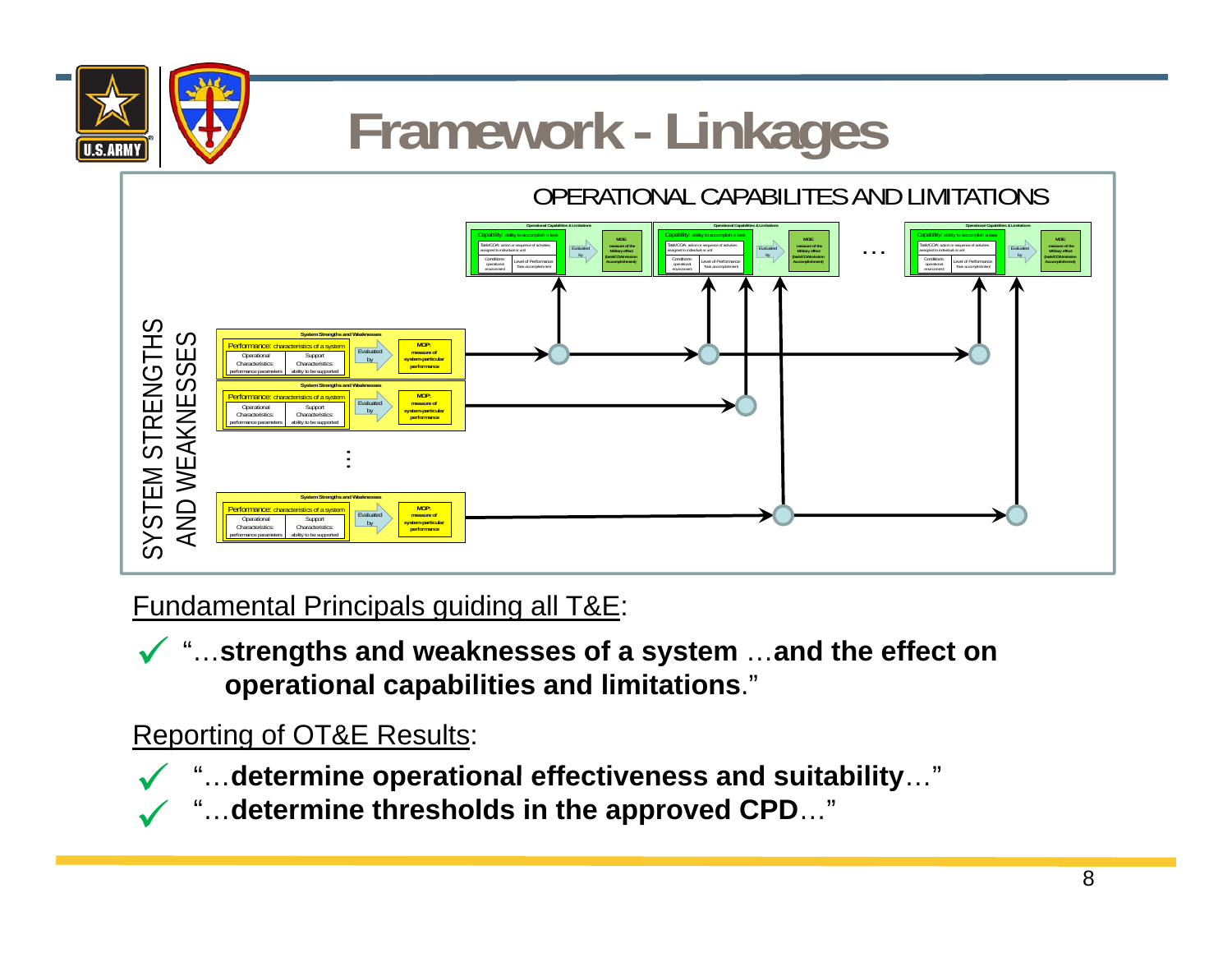

### **Framework - Linkage Example**

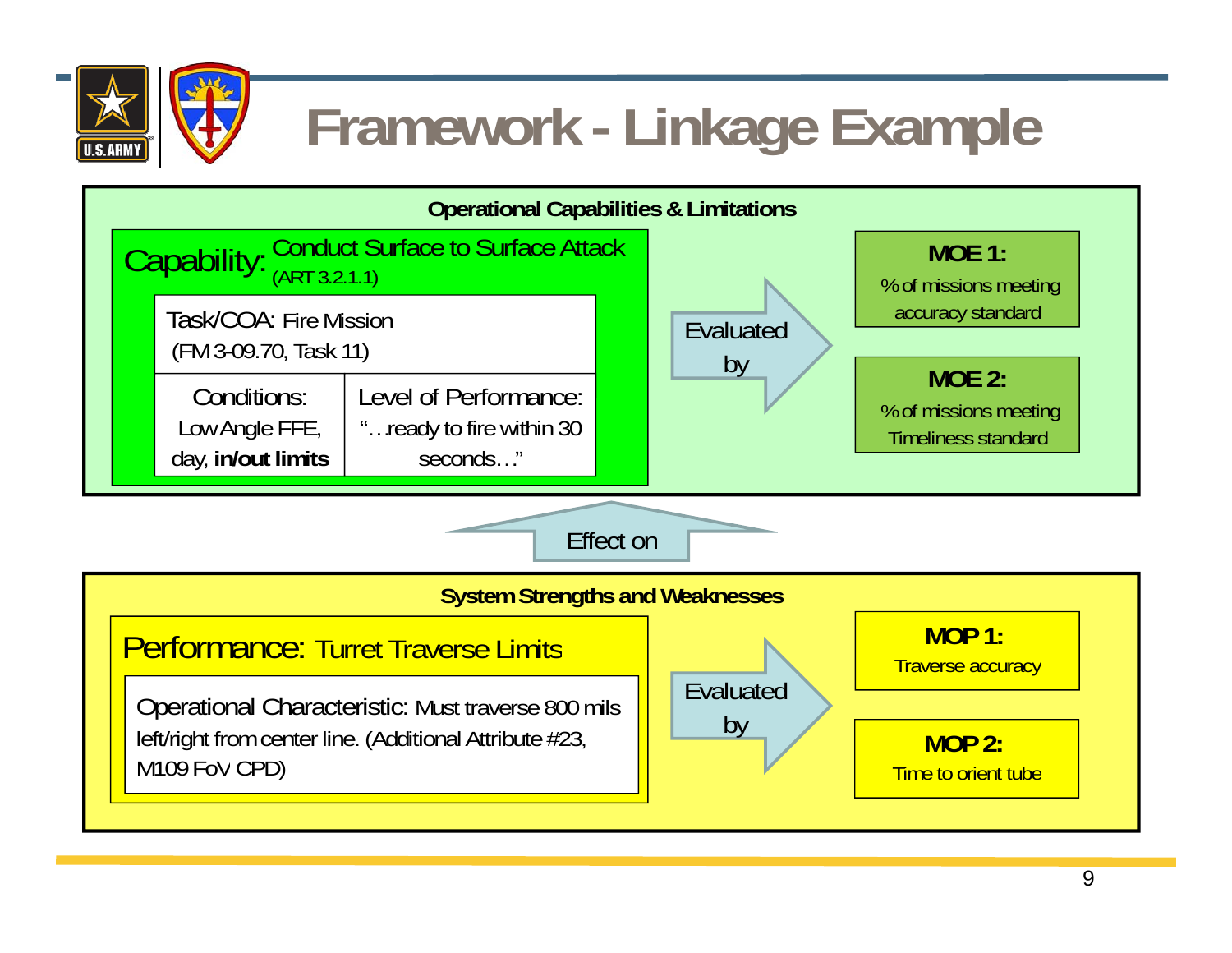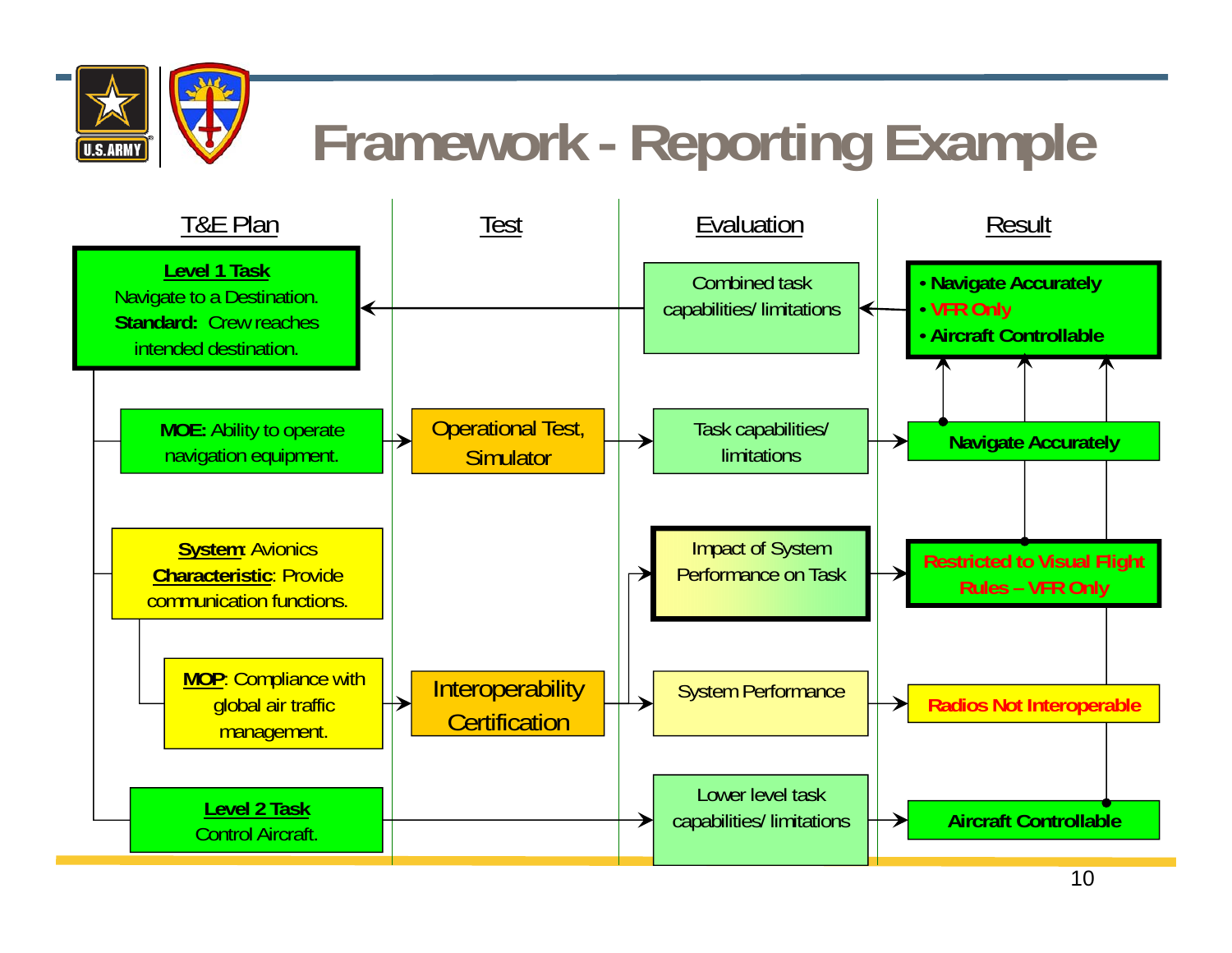

### **Framework Benefits**

- Report **effectiveness, suitability and survivability based on capabilities** and limitations.  $\qquad \qquad \qquad \qquad \qquad \qquad \qquad \qquad \qquad \qquad \qquad \qquad$ **A**
- Supports Joint, networked, **system-of-systems T&E**. **<sup>B</sup>**
- **Right scoped OT** based on how **C** system impacts operational capabilities



D)Impact of DT results on operational capability known through linkage of performance and capabilities. Allows **integration of Developmental (DEF) and Operational frameworks (COIs)** integrated to **identify deficiencies early** and provide **continuous evaluation** of progress.

Integrated T&E through… **E**

- $-$  Operational conditions from capability applied to DT conditions;
- **Integrated use** of contractor, DT, OT and M&S; and
- Focus OT on system **function impact on task capability**.